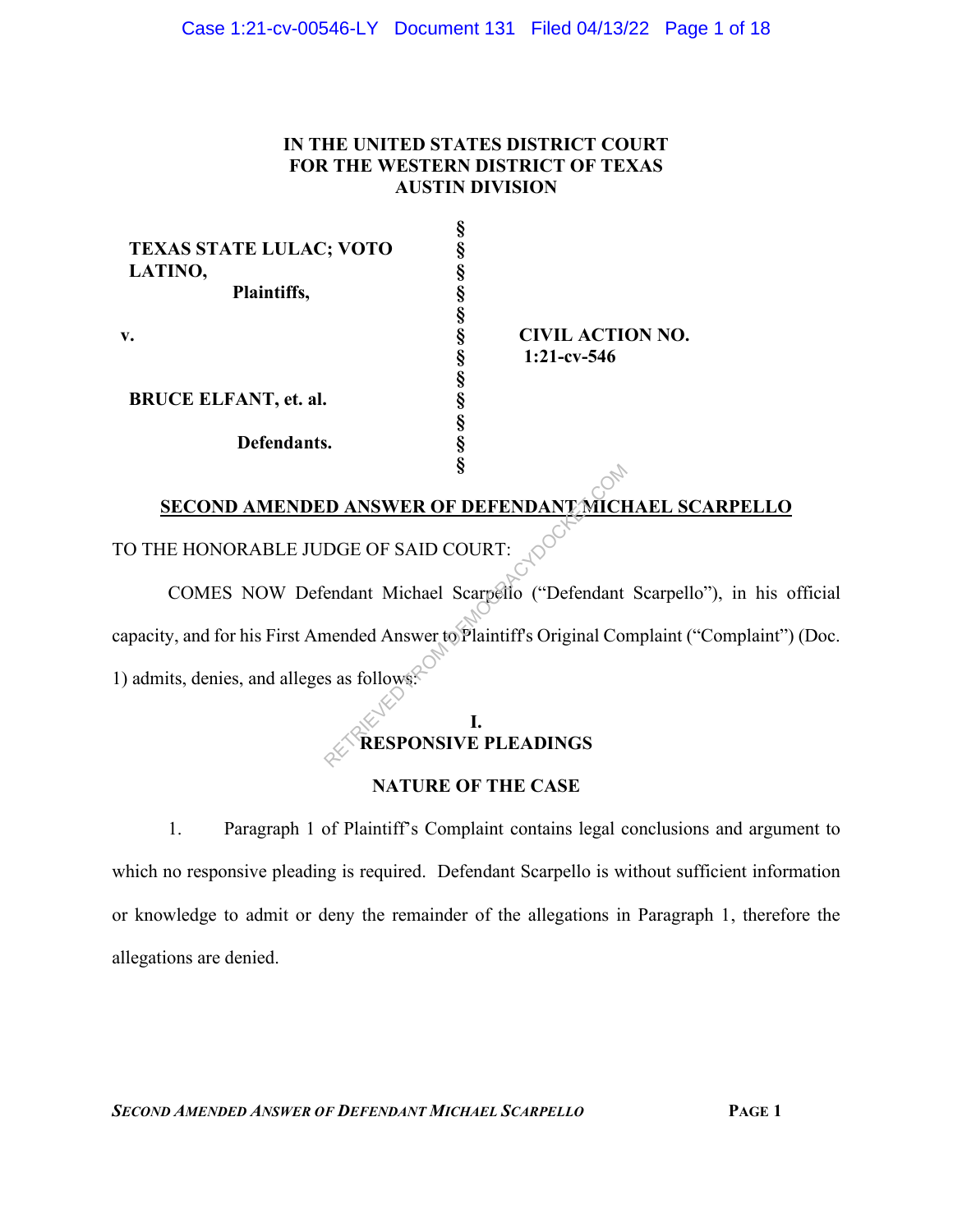## Case 1:21-cv-00546-LY Document 131 Filed 04/13/22 Page 2 of 18

2. The allegations in Paragraph 2 are vague and general. Defendant Scarpello is without sufficient information or knowledge to admit or deny the allegations in Paragraph 2, therefore the allegations are denied.

3. As to the factual allegations included in Paragraph 3 regarding "young" and "minority" voters, due to the vagueness of these allegations, Defendant Scarpello is without sufficient information or knowledge to admit or deny same, therefore the allegations are denied. Defendant Scarpello is without sufficient information or knowledge to admit or deny the remaining allegations in Paragraph 3, therefore the allegations are denied.

4. Defendant Scarpello admits that former president Donald Trump was defeated. Defendant Scarpello admits that the Texas Legislature introduced bills relating to elections and voting in the most recent legislative session. Those bills speak for themselves. Defendant Scarpello is without sufficient information or knowledge to admit or deny the remainder of the allegations in Paragraph 4, therefore the allegations are denied. Example 10 admits that former president to<br>that the Texas Legislature introduced b<br>legislative session. Those bills speak<br>ent information or knowledge to admit of<br>herefore the allegations are denied.<br>contain legal conclusi

5. Paragraph 5 contain legal conclusions and argument to which no responsive pleading is required. To the extent a response is required, Defendant Scarpello states that the statutes and bills passed speak for themselves. Defendant Scarpello is without sufficient information or knowledge to admit or deny the remainder of the allegations in Paragraph 5, therefore the allegations are denied.

6. Defendant Scarpello admits that the lawsuit challenges Senate Bill 1111. Paragraph 6 also contains legal conclusions and argument to which no responsive pleading is required. Defendant Scarpello is without sufficient information or knowledge to admit or deny the remainder of the allegations in Paragraph 6, therefore the allegations are denied.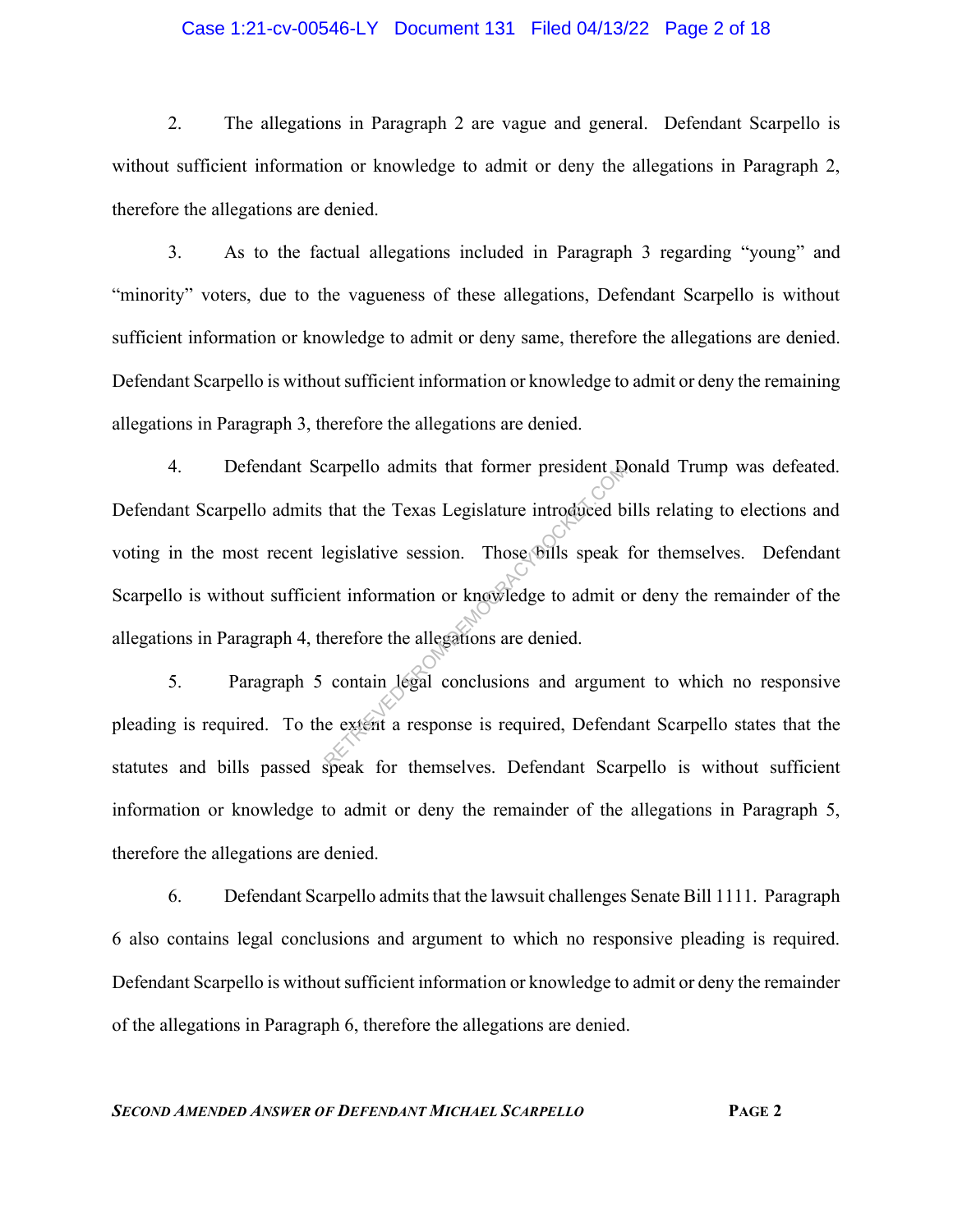### Case 1:21-cv-00546-LY Document 131 Filed 04/13/22 Page 3 of 18

7. Paragraph 7 contains legal conclusions and argument to which no responsive pleading is required. To the extent a response is required, Defendant Scarpello states that SB1111 speaks for itself. Otherwise, Defendant Scarpello is without sufficient information or knowledge to admit or deny the allegations in Paragraph 7, therefore, the allegations are denied.

8. Paragraph 8 of Plaintiff's Complaint contains legal conclusions and argument to which no responsive pleading is required. As to the remainder of the allegations, Defendant Scarpello is without sufficient information or knowledge to admit or deny same, therefore the allegations are denied.

9. Paragraph 9 contains legal conclusions and argument to which no responsive pleading is required. Defendant Scarpello is without sufficient information or knowledge to admit or deny the allegations in Paragraph 9, therefore the allegations are denied.

10. Defendant Scarpello admits that Plaintiffs are involved in voter registration. Defendant Scarpello is without sufficient information or knowledge to admit or deny the allegations in Paragraph 10, therefore the allegations are denied. contains legal conclusions and argumed<br>dant Scarpello is without sufficient inform<br>ragraph 9, therefore the allegations are de<br>carpello admits that Plaintiffs are invertion of the sufficient information or knowle<br>therefore

11. Paragraph 11 of Plaintiff's Complaint contains legal conclusions and argument to which no responsive pleading is required. Defendant Scarpello denies that he has violated any state or federal laws or the U.S. Constitution. As to the remainder of the allegations, Defendant Scarpello is without sufficient information or knowledge to admit or deny same, therefore the allegations are denied.

12. Paragraph 12 contains factual allegations to which a responsive pleading is not required. To the extent a response is required, Defendant Scarpello admits that Plaintiffs' Complaint alleges violations of the First, Fourteenth, and Twenty-Sixth Amendments to the U.S.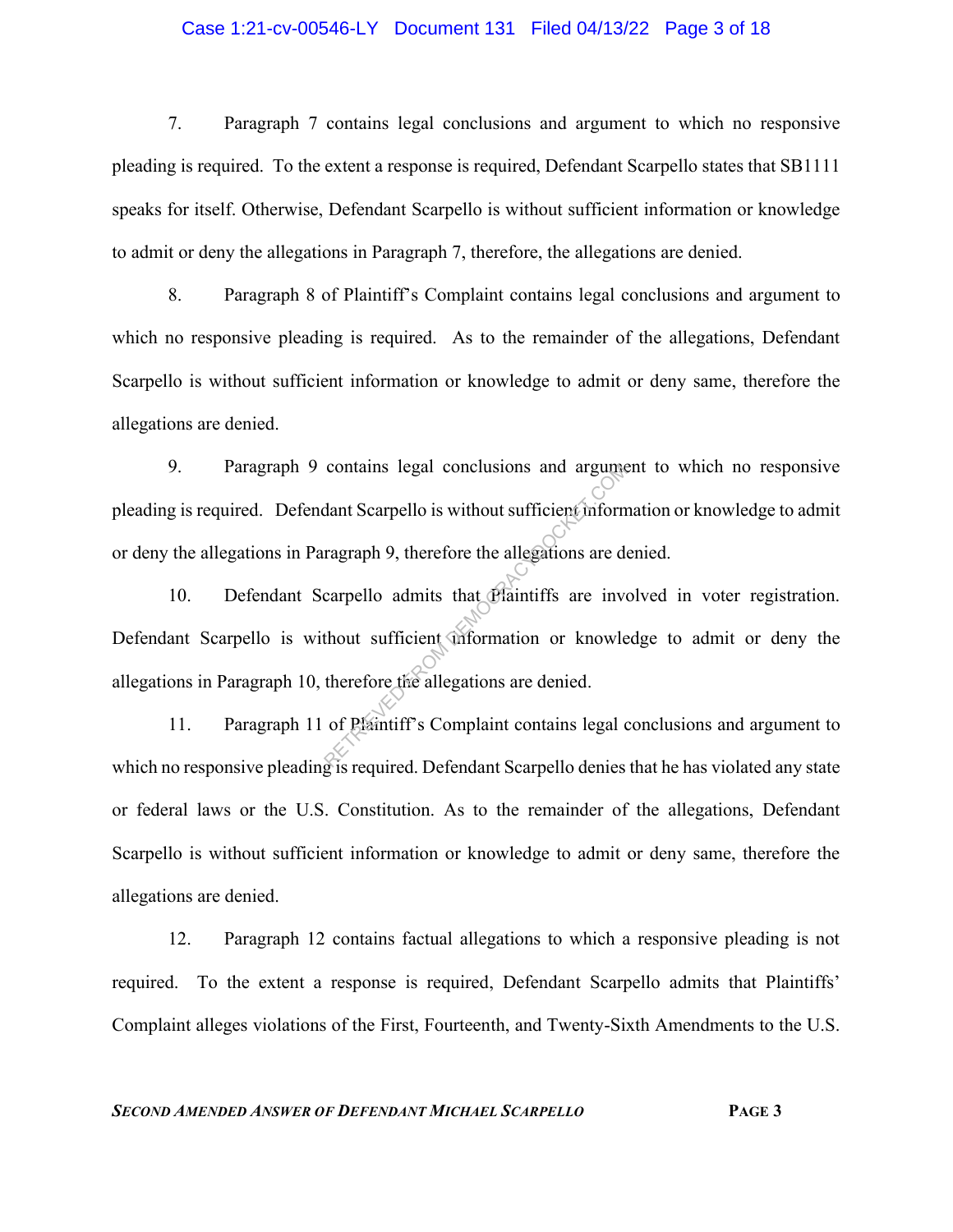### Case 1:21-cv-00546-LY Document 131 Filed 04/13/22 Page 4 of 18

Constitution; otherwise, Defendant is without sufficient information or knowledge to admit or deny the allegations in Paragraph 12, therefore, the allegations are denied.

### **JURISDICTION AND VENUE**

13. Paragraph 13 contains factual allegations to which a responsive pleading is not required. To the extent a response is required, Defendant Scarpello admits that Plaintiff brought suit under 42 U.S.C. §§ 1983 and 1988. Defendant Scarpello is without sufficient information or knowledge to admit or deny the remainder of the allegations, therefore the allegations are denied.

14. Defendant Scarpello admits Paragraph 14. Defendant Scarpello, however, denies that there has been any constitutional violation.

15. Defendant Scarpello admits that the court has personal jurisdiction over him and he is sued in his official capacity as Dallas County Elections Administrator. Defendant Scarpello is without sufficient information or knowledge to admit or deny the remainder of the allegations in Paragraph 15, therefore the allegations are denied. Example 1 admits that the court has personal<br>ty as Dallas County Elections Administr<br>on or knowledge to admit or deny the rer<br>allegations are demied.<br>carpello admits that venue is proper. De<br>of the events that give rise to

16. Defendant Scarpello admits that venue is proper. Defendant Scarpello, however, denies that a substantial part of the events that give rise to Plaintiffs' claims against him occurred and will occur in this district.

17. Paragraph 17 contains factual allegations and legal conclusions to which a responsive pleading is not required. To the extent a response is required, Defendant Scarpello states that the statutes and FRCP speak for themselves.

### **PARTIES**

18. Defendant Scarpello admits that Plaintiff LULAC is involved in civil rights activities. Defendant Scarpello is without sufficient information or knowledge to admit or deny the remainder of the allegations in Paragraph 18, therefore the allegations are denied.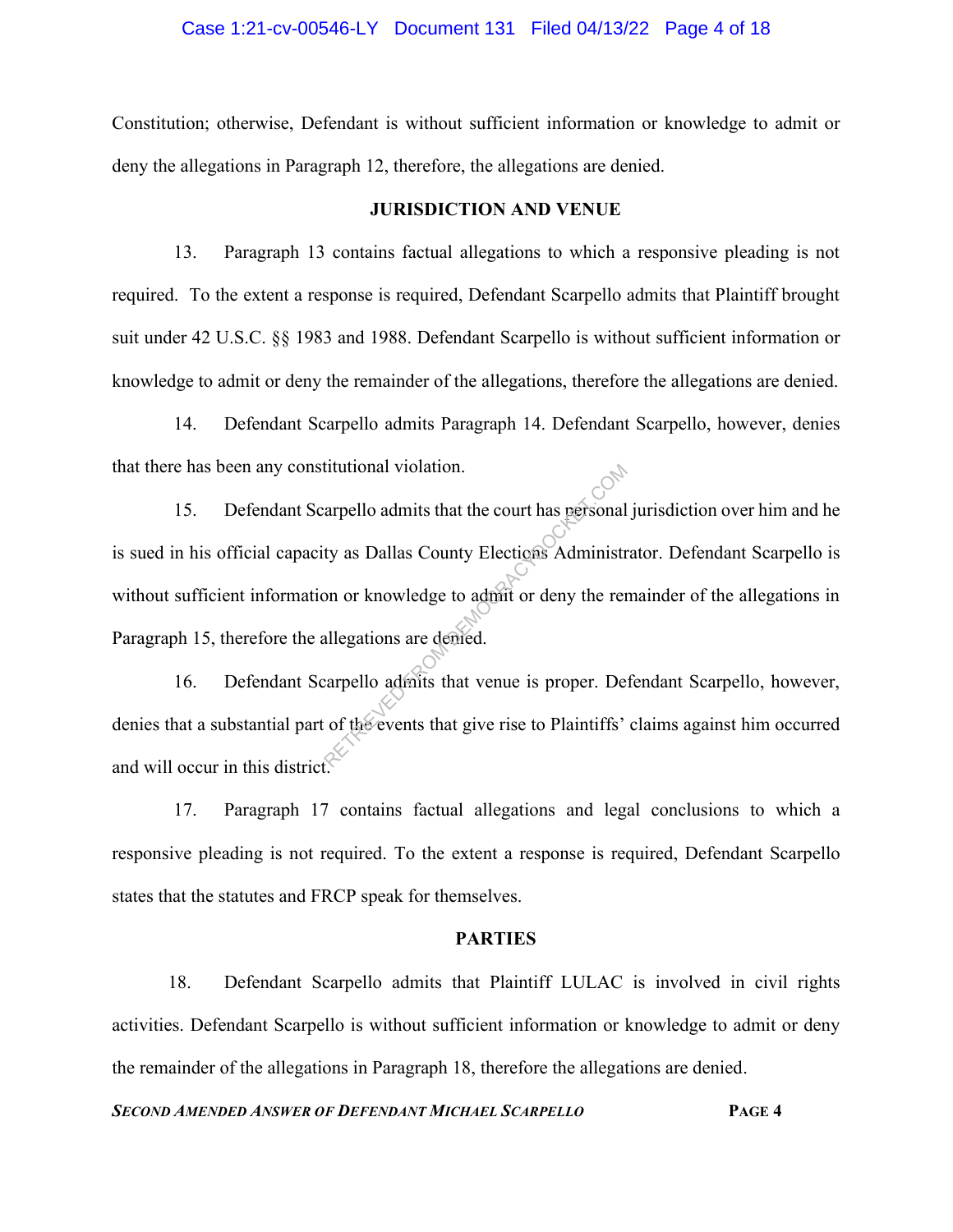### Case 1:21-cv-00546-LY Document 131 Filed 04/13/22 Page 5 of 18

19. Defendant Scarpello admits that Plaintiff LULAC is involved in voter registration activities. Defendant Scarpello is without sufficient information or knowledge to admit or deny the remainder of the allegations in Paragraph 19, therefore the allegations are denied.

20. Defendant Scarpello admits that Plaintiff Voto Latino is involved in voter registration activities. Defendant Scarpello is without sufficient information or knowledge to admit or deny the remainder of the allegations in Paragraph 20, therefore the allegations are denied.

21. Defendant Scarpello is without sufficient information or knowledge to admit or deny the allegations in Paragraph 21, therefore the allegations are denied.

22. Paragraph 22 is not directed at Defendant Scarpello and Defendant Scarpello is not required to respond. To the extent any response is required, Defendant Scarpello is without sufficient information or knowledge to admit or deny the allegations in Paragraph 22, therefore the allegations are denied. Is not directed at Detendant Scarpello and<br>
e extent any response is required. Defe<br>
owledge to admit or deny the allegation<br>
is not directed at Defendant Scarpello and<br>
e extent any response is required. Defe<br>
owledge to

23. Paragraph 23 is not directed at Defendant Scarpello and Defendant Scarpello is not required to respond. To the extent any response is required, Defendant Scarpello is without sufficient information or knowledge to admit or deny the allegations in Paragraph 23, therefore the allegations are denied.

24. Paragraph 24 is not directed at Defendant Scarpello and Defendant Scarpello is not required to respond. To the extent any response is required, Defendant Scarpello is without sufficient information or knowledge to admit or deny the allegations in Paragraph 24, therefore the allegations are denied.

25. Paragraph 25 is not directed at Defendant Scarpello and Defendant Scarpello is not required to respond. To the extent any response is required, Defendant Scarpello is without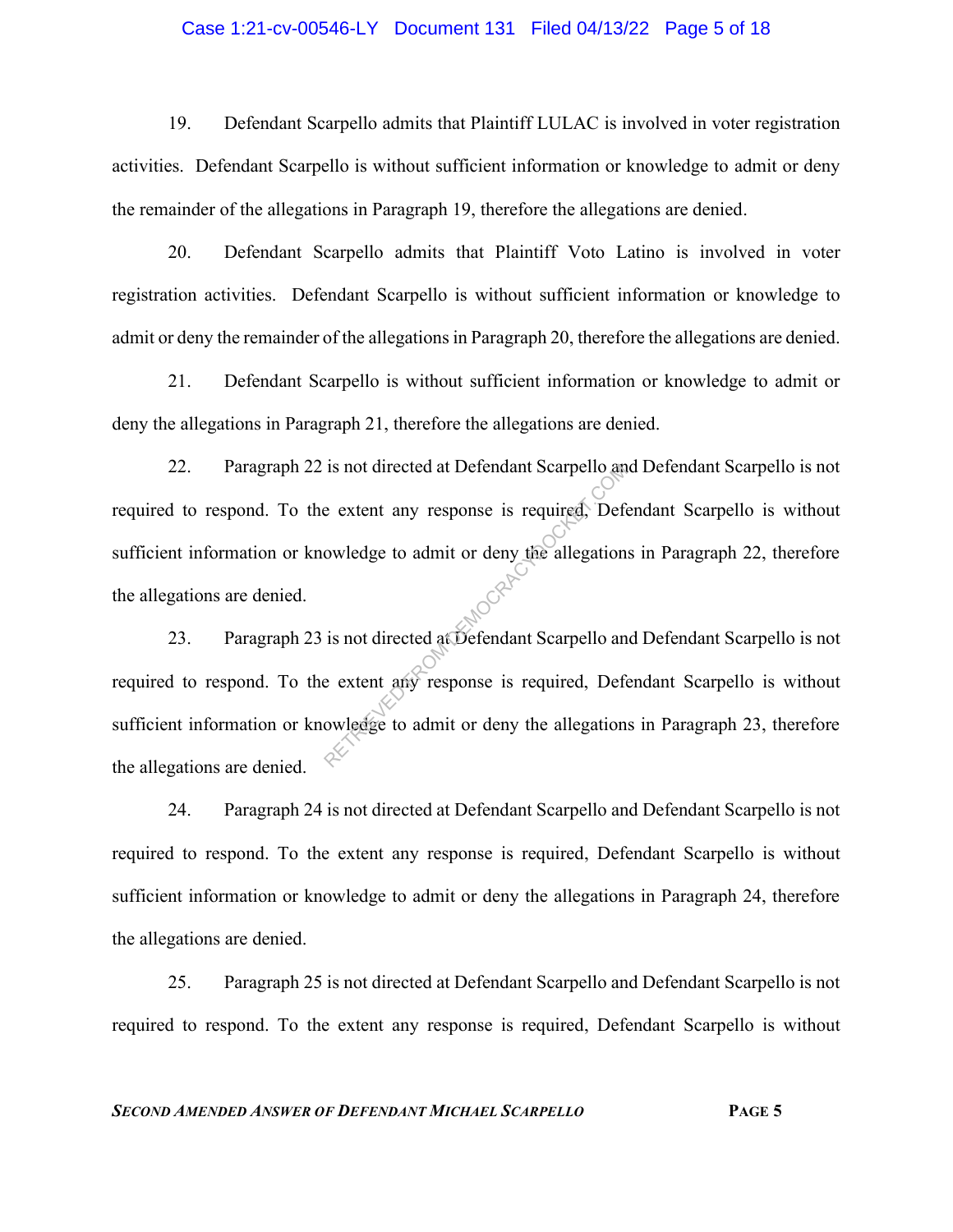#### Case 1:21-cv-00546-LY Document 131 Filed 04/13/22 Page 6 of 18

sufficient information or knowledge to admit or deny the allegations in Paragraph 25, therefore the allegations are denied.

26. Defendant Scarpello admits Paragraph 26.

27. Paragraph 27 is not directed at Defendant Scarpello and Defendant Scarpello is not required to respond. To the extent any response is required, Defendant Scarpello is without sufficient information or knowledge to admit or deny the allegations in Paragraph 27, therefore the allegations are denied.

#### **STATEMENT OF FACTS AND LAW**

28. Defendant Scarpello admits that voting is a fundamental right, that the midterm election in 2018 and presidential election in 2020 resulted in the State's highest voter turnout in decades, and the election took place during COVID-19 pandemic. Defendant Scarpello is without sufficient information or knowledge to admit or deny the remainder of the allegations in Paragraph 28, therefore the allegations are denied. Example admits that voting is a fundamential election in 2020 resulted in the Standard election in 2020 resulted in the Standard Standard Standard Covid-19 pandemic. Dependence of are denied.<br>
Example admits that there hav

29. Defendant Scarpello admits that there have been demographic shifts in Texas. Defendant Scarpello is without sufficient information or knowledge to admit or deny the remainder of the allegations in Paragraph 29, therefore the allegations are denied.

30. Defendant Scarpello admits that Greg Abbot is the Republican governor of Texas and that people are moving to Texas from other states. Defendant Scarpello is without sufficient information or knowledge to admit or deny the remainder of the allegations in Paragraph 30, therefore the allegations are denied.

31. Defendant Scarpello admits that Greg Abbot is governor of Texas. Defendant Scarpello is without sufficient information or knowledge to admit or deny the remainder of the allegations in Paragraph 31, therefore the allegations are denied.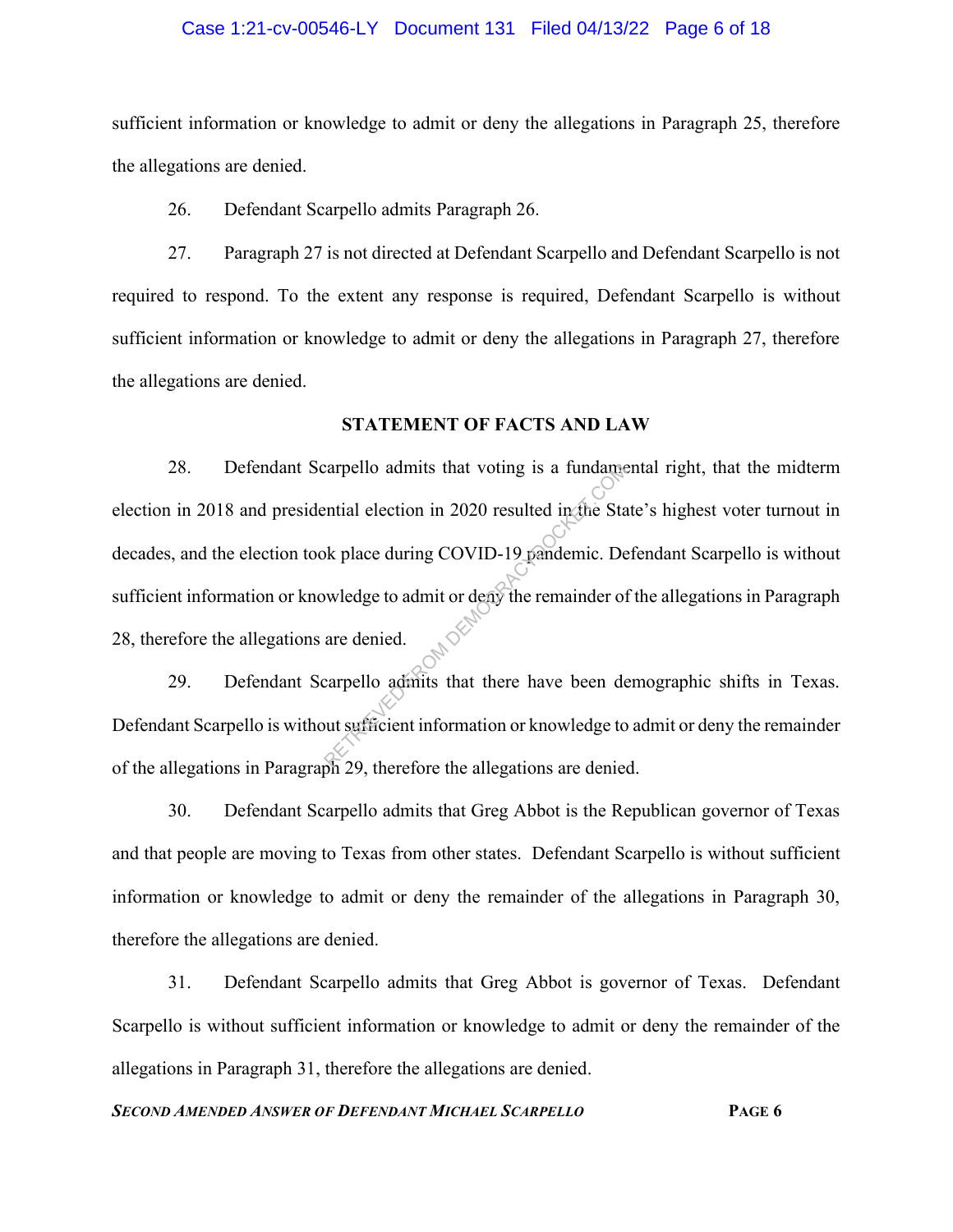#### Case 1:21-cv-00546-LY Document 131 Filed 04/13/22 Page 7 of 18

32. Defendant Scarpello admits that new Texans are settling in Texas, including the Dallas-Fort Worth Metroplex. Defendant Scarpello is without sufficient information or knowledge to admit or deny the remainder of the allegations in Paragraph 32, therefore the allegations are denied.

33. Defendant Scarpello admits that, in 2018, Texas saw its highest voter turnout for a midterm election in over two decades and there were democratic candidates who defeated republican incumbents. Defendant Scarpello is without sufficient information or knowledge to admit or deny the remainder of the allegations in Paragraph 33, therefore the allegations are denied.

34. Defendant Scarpello admits that voter turnout increased in the 2020 general election. As to the factual allegations included in paragraph regarding "minority" and "urban," voters, due to the vagueness of these allegations, Defendant Scarpello is without sufficient information or knowledge to admit or deny same, therefore the allegations are denied. Defendant Scarpello is without sufficient information or knowledge to admit or deny the remainder of the allegations in Paragraph 34, therefore the allegations are denied. carpello admits that voter turnout iner<br>allegations included in paragraph regard<br>ss of these allegations, Defendant Sca<br>admit or deny same therefore the allegation<br>and information of knowledge to admit of<br>therefore the all

35. Defendant Scarpello admits that the Texas Legislature passed SB1111 and attempted to pass other voting/election legislation. That legislation, including SB 1111, speaks for itself. Defendant Scarpello is without sufficient information or knowledge to admit or deny the remainder of the allegations in Paragraph 35, therefore the allegations are denied.

36. Paragraph 36 contains legal conclusions to which no responsive pleading is required and legal arguments on the interpretation of SB1111, which speaks for itself. To the extent that Paragraph 36 contains factual allegations to which a responsive pleading is required, Defendant Scarpello is without sufficient information or knowledge to admit or deny, therefore the allegations are denied.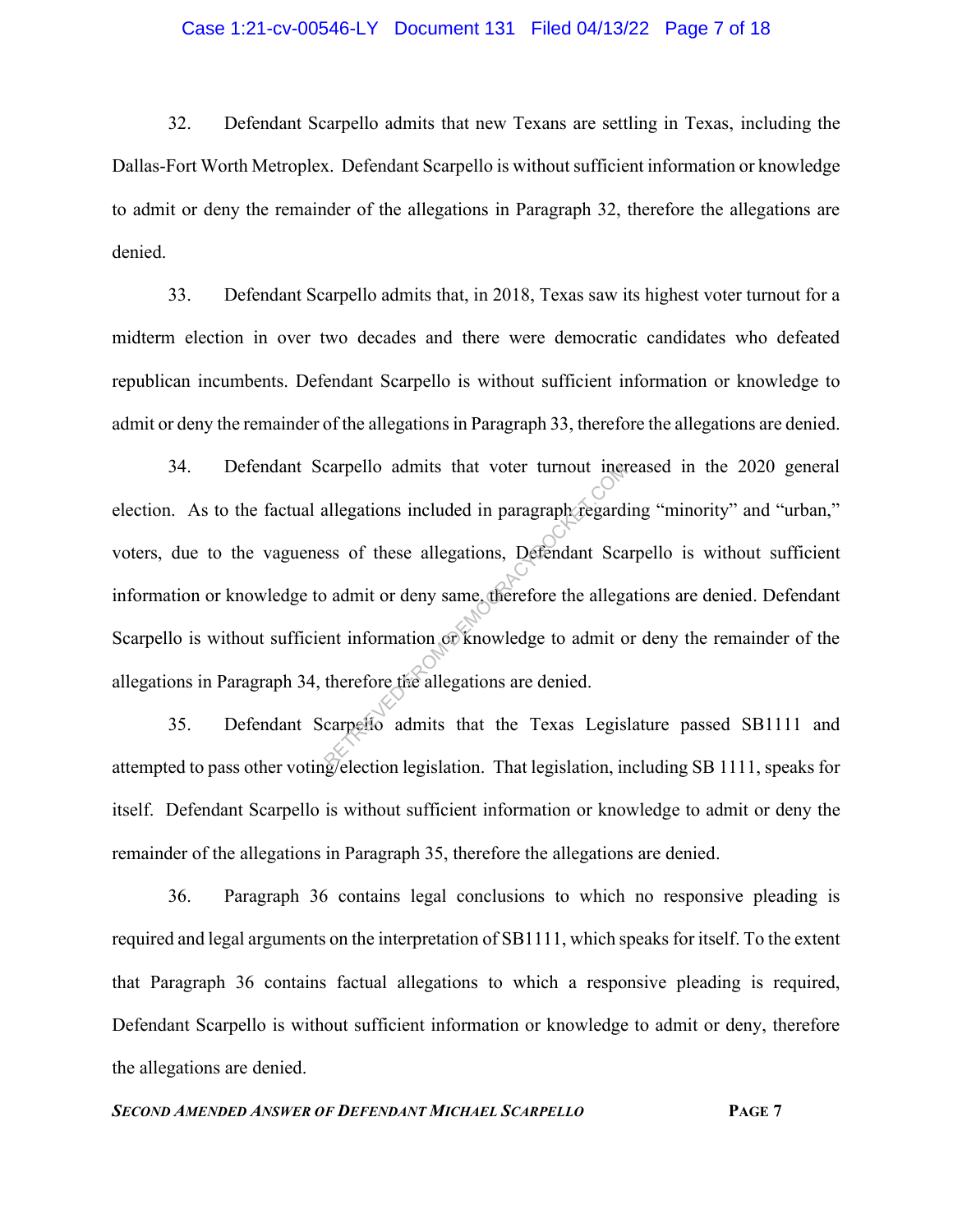### Case 1:21-cv-00546-LY Document 131 Filed 04/13/22 Page 8 of 18

37. Paragraph 37 contains legal conclusions to which no responsive pleading is required and legal argument on the interpretation of SB1111, which speaks for itself. To the extent that Paragraph 37 contains factual allegations to which a responsive pleading is required, Defendant Scarpello is without sufficient information or knowledge to admit or deny, therefore the allegations are denied.

38. Defendant Scarpello is without sufficient information or knowledge to admit or deny the allegations in Paragraph 38, therefore the allegations are denied.

39. Paragraph 39 contains legal conclusions to which no responsive pleading is required and legal arguments on the interpretation of SB1111, which speaks for itself. To the extent that Paragraph 39 misstates the law or contains factual allegations to which a responsive pleading is required, Defendant Scarpello is without sufficient information or knowledge to admit or deny, therefore the allegations are denied. It is on the interpretation of SBITIT, what<br>sstates the law or contains factual allegare<br>ant Scarpello is without sufficient inform<br>tions are denied.<br>contains legal conclusions and legal arg<br>it itself. To the extent that P

40. Paragraph 40 contains legal conclusions and legal arguments on the interpretation of SB1111, which speaks for itself. To the extent that Paragraph 40 misstates the law or contains factual allegations to which a responsive pleading is required, Defendant Scarpello denies the allegations in Paragraph 37.

41. Paragraph 41 contains legal conclusions and legal arguments on statutory and constitutional provisions as to residency, which speak for themselves. To the extent that Paragraph 41 contains factual allegations to which a responsive pleading is required, Defendant Scarpello is without sufficient information or knowledge to admit or deny, therefore the allegations are denied.

42. Defendant Scarpello admits that Pete Sessions is a Republican congressman. Defendant Scarpello is without sufficient information or knowledge to admit or deny the remainder of the allegations in Paragraph 42, therefore the allegations are denied.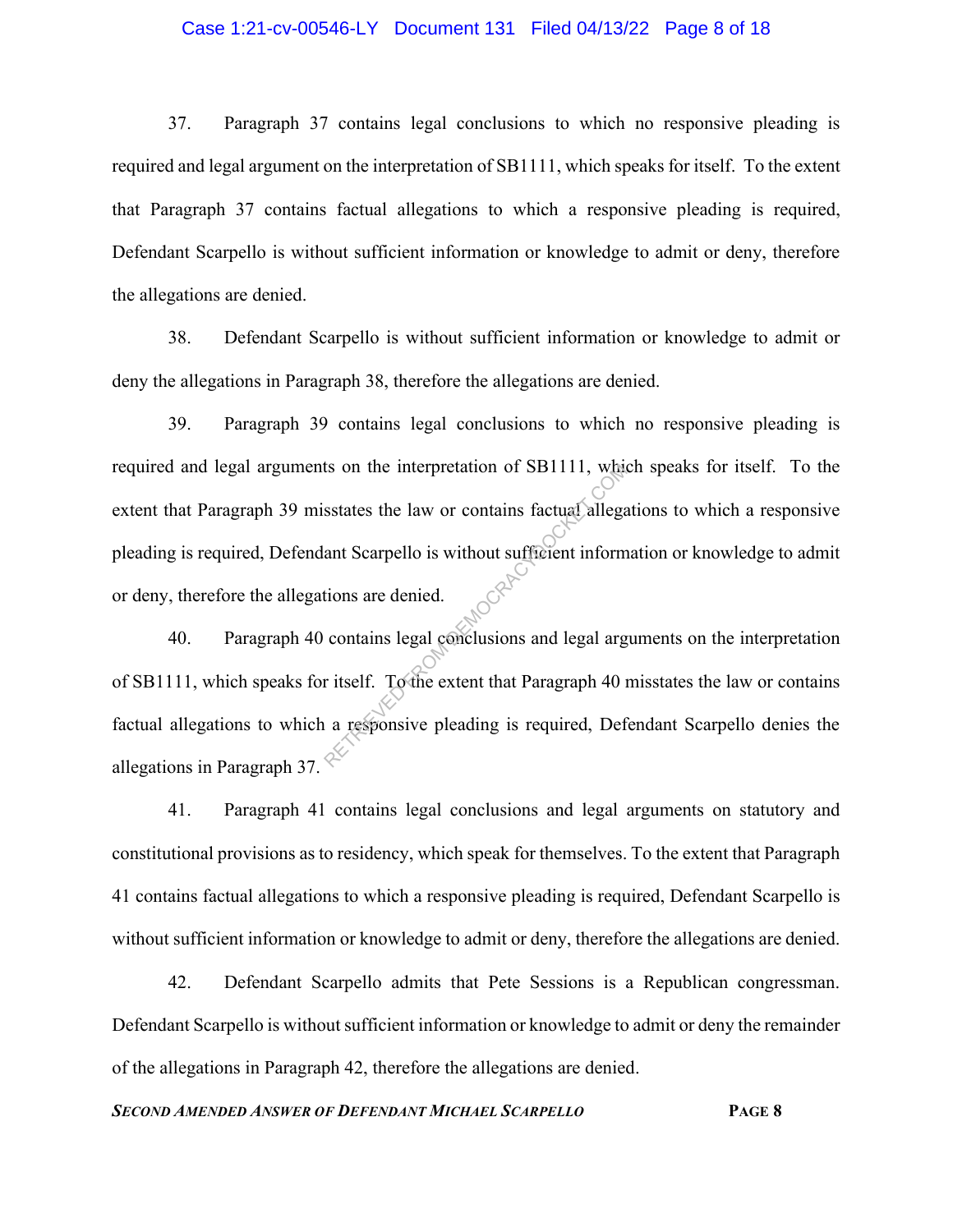### Case 1:21-cv-00546-LY Document 131 Filed 04/13/22 Page 9 of 18

43. Paragraph 43 contains legal conclusions and legal arguments on the interpretation of SB1111, which speaks for itself. The allegations in Paragraph 43 are vague and general. To the extent that Paragraph 43 contains factual allegations to which a responsive pleading is required, Defendant Scarpello is without sufficient information or knowledge to admit or deny, therefore the allegations are denied.

44. Paragraph 44 contains legal conclusions to which no responsive pleading is required. The allegations in Paragraph 44 are vague and general. To the extent that Paragraph 44 contains factual allegations to which a responsive pleading is required, Defendant Scarpello is without sufficient information or knowledge to admit or deny, therefore the allegations are denied.

45. Paragraph 45 cites to provisions of SB1111, which speak for themselves. To the extent that Paragraph 44 contains factual allegations to which a responsive pleading is required, Defendant Scarpello is without sufficient information or knowledge to admit or deny, therefore the allegations are denied. on or knowledge to admit or deny, thereto<br>cites to provisions of SB1111, which sp<br>tains factual allegations to which a resp<br>out sufficient information or knowledge<br>out sufficient information or knowledge<br>of contains degal

46. Paragraph 46 contains legal conclusions to which no responsive pleading is required and legal arguments on the interpretation of SB1111, which speaks for itself. The allegations in paragraph 46 are vague and general. To the extent that Paragraph 46 contains factual allegations to which a responsive pleading is required, Defendant Scarpello is without sufficient information or knowledge to admit or deny, therefore the allegations are denied.

47. Paragraph 47 contains legal conclusions to which no responsive pleading is required and legal arguments on the interpretation of SB1111 in relation to the Election Code, which speaks for themselves. To the extent that Paragraph 47 contains factual allegations to which a responsive pleading is required, Defendant Scarpello is without sufficient information or knowledge to admit or deny, therefore the allegations are denied.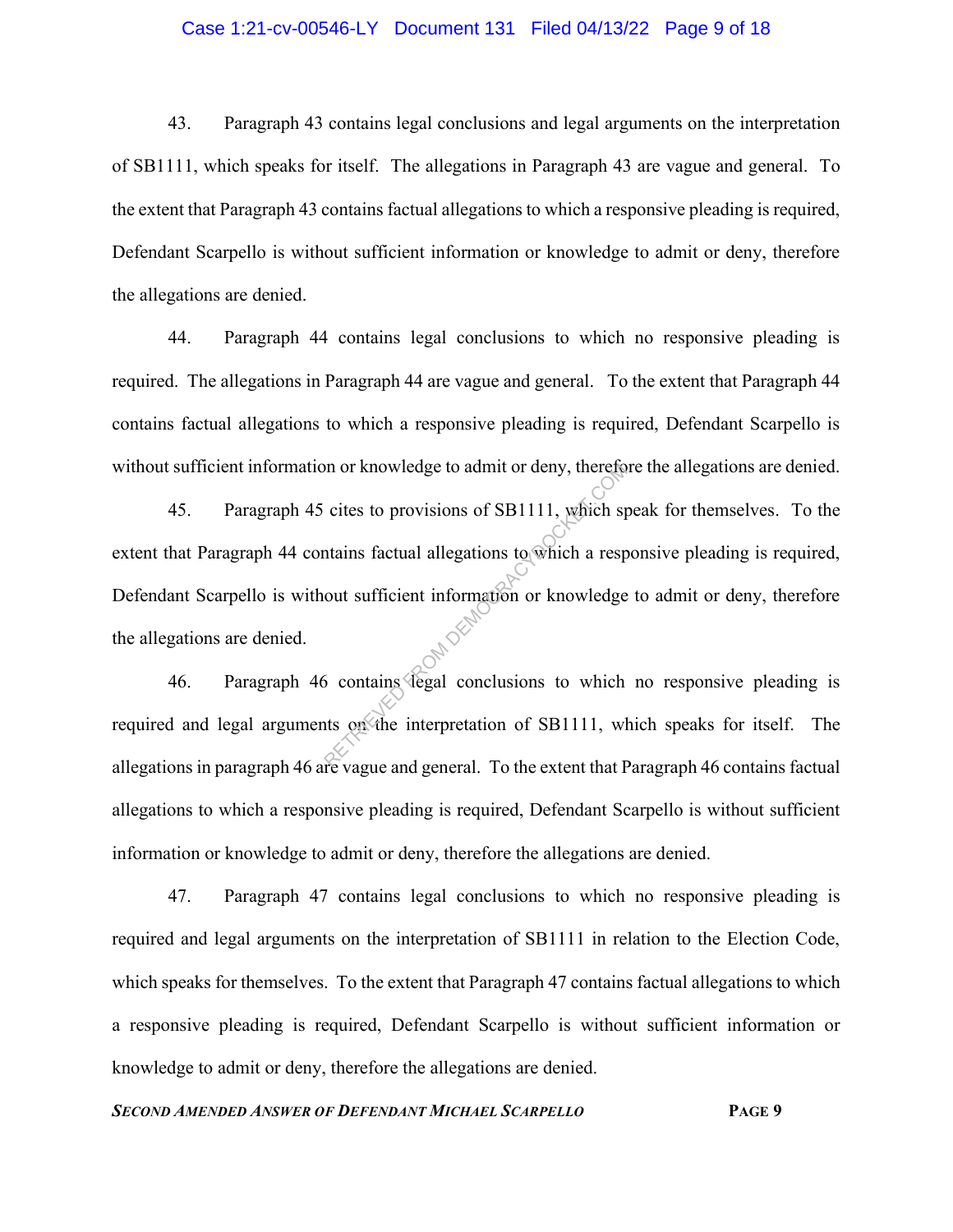#### Case 1:21-cv-00546-LY Document 131 Filed 04/13/22 Page 10 of 18

48. Paragraph 48 contains legal conclusions to which no responsive pleading is required and legal arguments on the interpretation of SB1111 in relation to the Election Code, which speaks for themselves. The allegations in Paragraph 48 are vague and general. To the extent that Paragraph 48 contains factual allegations to which a responsive pleading is required, Defendant Scarpello is without sufficient information or knowledge to admit or deny, therefore the allegations are denied.

49. Defendant Scarpello admits SB1111 addresses voter-identification requirements. Otherwise, Paragraph 49 contains legal conclusions and legal arguments on the interpretation of SB1111, which speaks for itself. To the extent that the remaining allegations in Paragraph 49 contains factual allegations to which a responsive pleading is required, Defendant Scarpello is without sufficient information or knowledge to admit or deny, therefore the allegations are denied.

50. Paragraph 50 contains legal conclusions to which no responsive pleading is required and legal arguments on the interpretation of SB1111, which speaks for itself. To the extent that the remaining allegations in Paragraph 50 contains factual allegations to which a responsive pleading is required. Defendant Scarpello is without sufficient information or knowledge to admit or deny, therefore the allegations are denied. tself. To the extent that the remaining<br>to which a responsive pleading is required<br>on or knowledge to admit or deny, therefore<br>of the interpretation of SB1111, which<br>demonstrates in Paragraph 50 contains factorized.<br>Defend

51. Paragraph 51 contains legal conclusions to which no responsive pleading is required and legal arguments on the interpretation of SB1111, which speaks for itself. To the extent that the remaining allegations in Paragraph 51 contains factual allegations to which a responsive pleading is required, Defendant Scarpello is without sufficient information or knowledge to admit or deny, therefore the allegations are denied.

# **CLAIMS FOR RELIEF**

#### **COUNT I**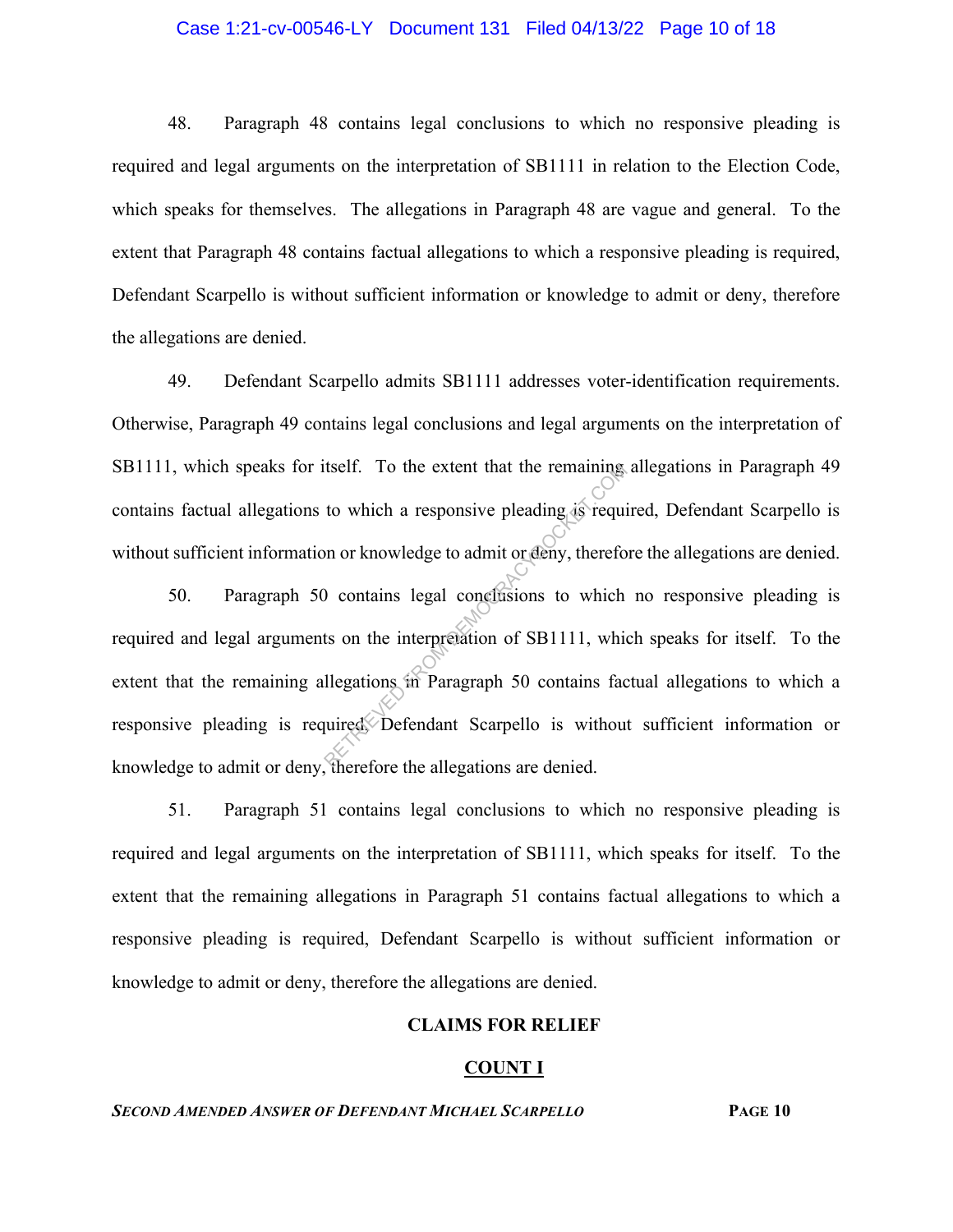# **U.S. Const. Amend. I, XIV; 42 U.S.C. § 1983 Undue Burden on the Rights to Free Speech and Expression**

52. With regard to Paragraph 52, Defendant Scarpello repeats and reaffirms its answers to each and every allegation contained in the paragraphs above and incorporate the same herein as though fully set forth herein.

- 53. Paragraph 53 cites case law, which speak for themselves.
- 54. Paragraph 54 cites case law, which speaks for itself.

55. Paragraph 55 contains legal conclusions to which no responsive pleading is required and legal arguments on the interpretation of SB1111, which speaks for itself. The allegations in Paragraph 55 are vague and general. To the extent that the remaining allegations in Paragraph 55 contains factual allegations to which a responsive pleading is required, Defendant Scarpello denies that he violated the free speech guarantees under the Constitution. Defendant Scarpello is without sufficient information or knowledge to admit or deny, therefore the allegations are denied. are vague and general. To the extent that<br>al allegations to which a responsive plea<br>blated the free speech guarantees under<br>the information or knowledge to admit or do<br>for contains legal conclusions to which<br>son the interp

56. Paragraph 56 contains legal conclusions to which no responsive pleading is required and legal arguments on the interpretation of SB1111, which speaks for itself Paragraph 56 cites to case law, which speaks for itself. To the extent that the remaining allegations in Paragraph 56 contains factual allegations to which a responsive pleading is required, Defendant Scarpello is without sufficient information or knowledge to admit or deny, therefore the allegations are denied.

57. Paragraph 57 contains legal conclusions to which no responsive pleading is required, and contains legal arguments on the interpretation of SB 1111 and citations to case law, which speaks for themselves. To the extent that the remaining allegations in Paragraph 57 contains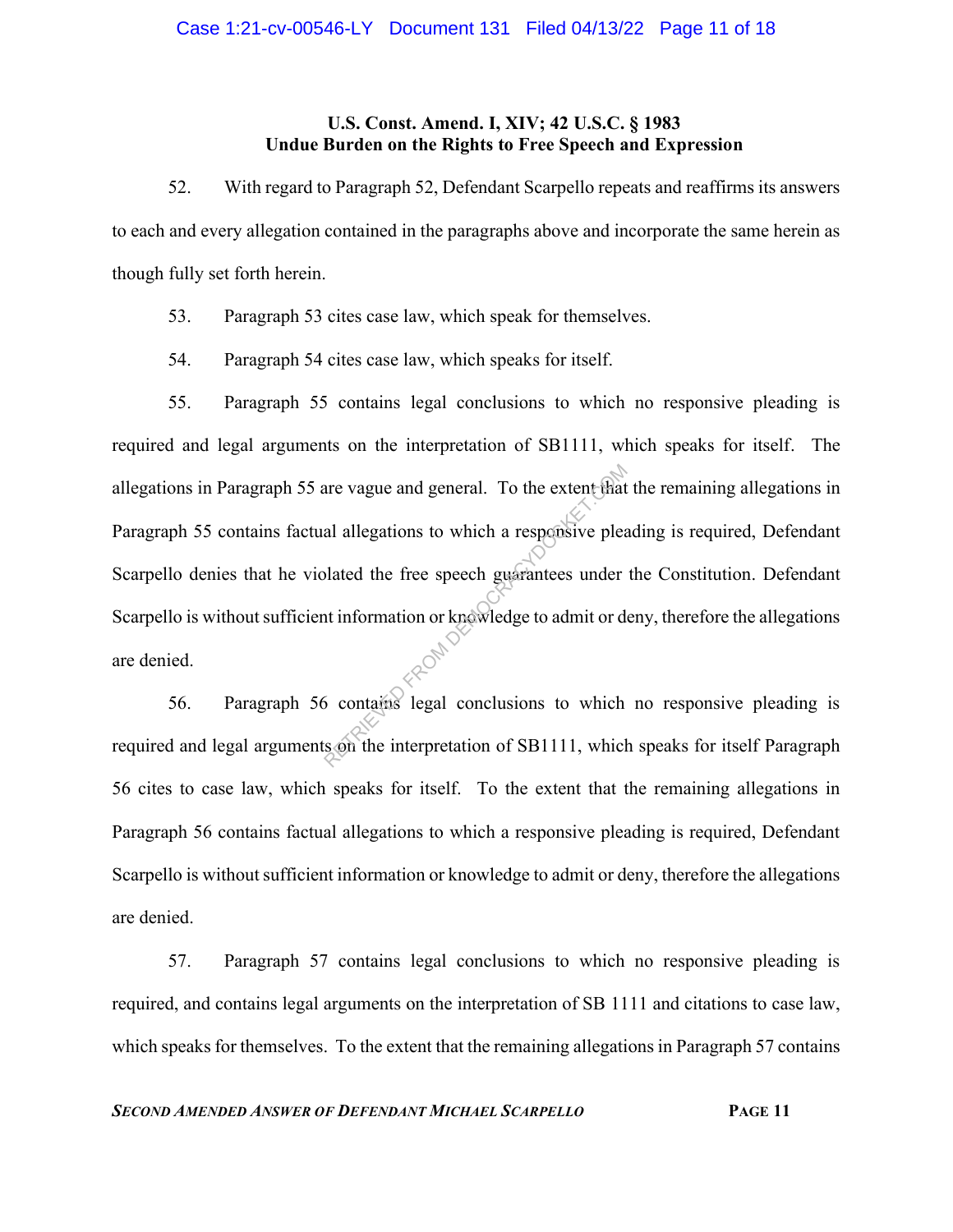#### Case 1:21-cv-00546-LY Document 131 Filed 04/13/22 Page 12 of 18

factual allegations to which a responsive pleading is required, Defendant Scarpello is without sufficient information or knowledge to admit or deny, therefore the allegations are denied.

58. Paragraph 58 contains legal conclusions to which no responsive pleading is required and legal arguments on the interpretation of SB1111, which speaks for itself. To the extent that the remaining allegations in Paragraph 58 contains factual allegations to which a responsive pleading is required, Defendant Scarpello is without sufficient information or knowledge to admit or deny, therefore the allegations are denied.

59. Paragraph 59 contains legal conclusions to which no responsive pleading is required, and contains legal arguments on the interpretation of SB1111 and citations to case law, which speaks for themselves. To the extent that the remaining allegations in Paragraph 59 contains factual allegations to which a responsive pleading is required, Defendant Scarpello is without sufficient information or knowledge to admit or deny, therefore the allegations are denied. arguments on the interpretation of SBIN.<br>
To the extent that the remaining allegation<br>
a responsive pleading is required, Deformed by the and the sequence of the and the contains legal conclusions to which<br>
son the interpr

60. Paragraph 60 contains legal conclusions to which no responsive pleading is required and legal arguments on the interpretation of SB1111, which speaks for itself. To the extent that the remaining allegations in Paragraph 60 contains factual allegations to which a responsive pleading is required, Defendant Scarpello is without sufficient information or knowledge to admit or deny, therefore the allegations are denied.

61. Paragraph 61 contains legal conclusions to which no responsive pleading is required and legal arguments on the interpretation of SB1111, which speaks for itself. To the extent that the remaining allegations in Paragraph 61 contains factual allegations to which a responsive pleading is required, Defendant Scarpello is without sufficient information or knowledge to admit or deny, therefore the allegations are denied.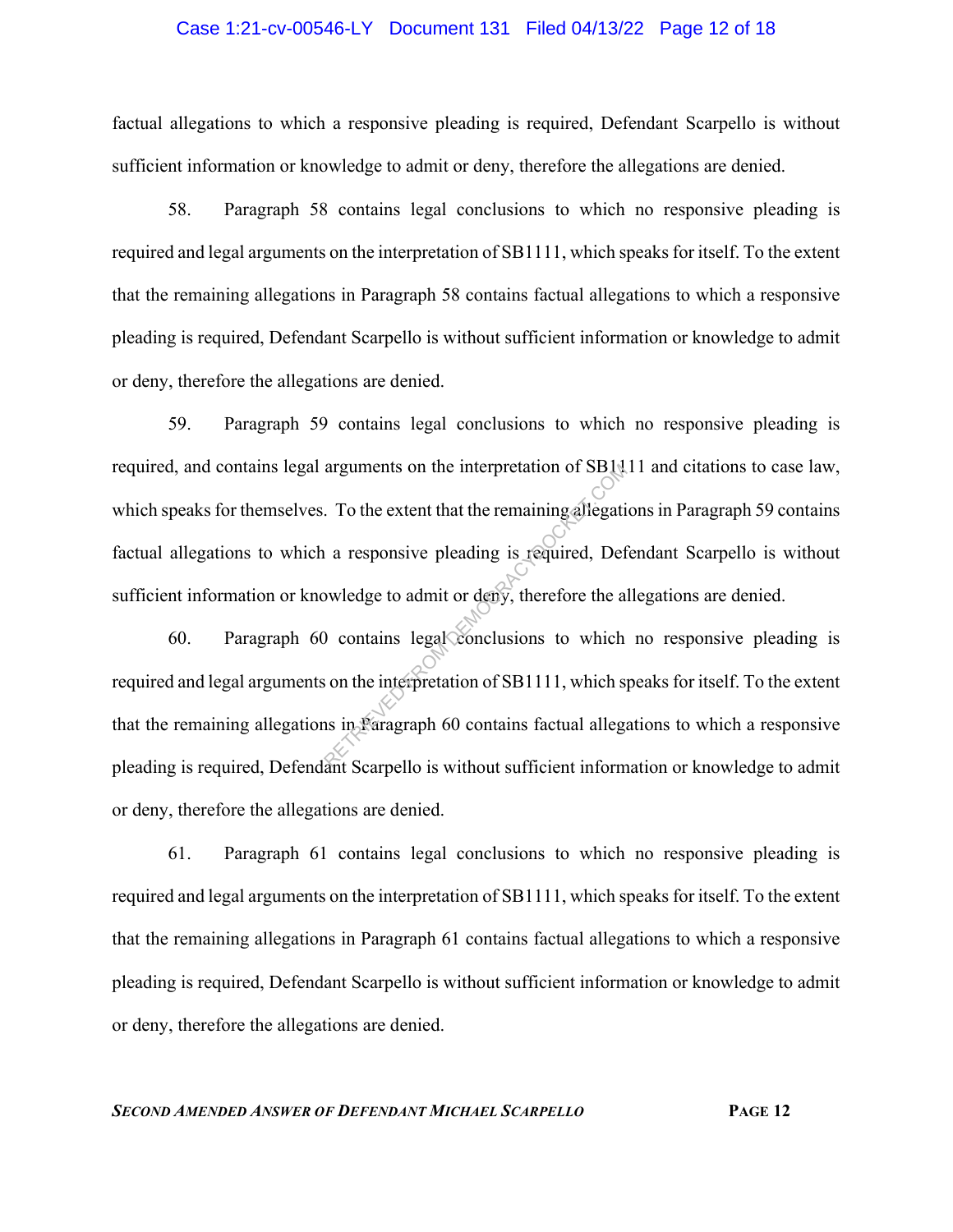#### Case 1:21-cv-00546-LY Document 131 Filed 04/13/22 Page 13 of 18

62. Paragraph 62 contains legal conclusions to which no responsive pleading is required, and contains legal arguments on the interpretation of SB1111, as well as references to case law and the Election Code, which speaks for themselves. To the extent that the remaining allegations in Paragraph 62 contains factual allegations to which a responsive pleading is required, Defendant Scarpello is without sufficient information or knowledge to admit or deny, therefore the allegations are denied.

63. Paragraph 63 contains legal conclusions to which no responsive pleading is required, and contains legal arguments on the interpretation of SB1111 and citations from case law, which speaks for themselves. To the extent that the remaining allegations in Paragraph 63 contains factual allegations to which a responsive pleading is required, Defendant Scarpello is without sufficient information or knowledge to admit or deny, therefore the allegations are denied.

64. Paragraph 64 contains legal conclusions to which no responsive pleading is required and legal arguments on the interpretation of SB1111, which speaks for itself. To the extent that the remaining allegations in Paragraph 64 contains factual allegations to which a responsive pleading is required, Defendant Scarpello denies that he has violated the First Amendment guarantees of free speech and expression. Defendant Scarpello is without sufficient information or knowledge to admit or deny, therefore the allegations are denied. Selves. To the extent that the remaining<br>to which a responsive pleading as required<br>on or knowledge to admit or deny, therefore the contains legal conclusions to which<br>is on the interpretation of SB1111, which spin as in P

## **COUNT II U.S. Const. Amend. I, XIV; 42 U.S.C. § 1983 Undue Burden on the Right to Vote**

65. With regard to Paragraph 65, Defendant Scarpello repeats and reaffirms its answers to each and every allegation contained in the paragraphs above and incorporate the same herein as though fully set forth herein.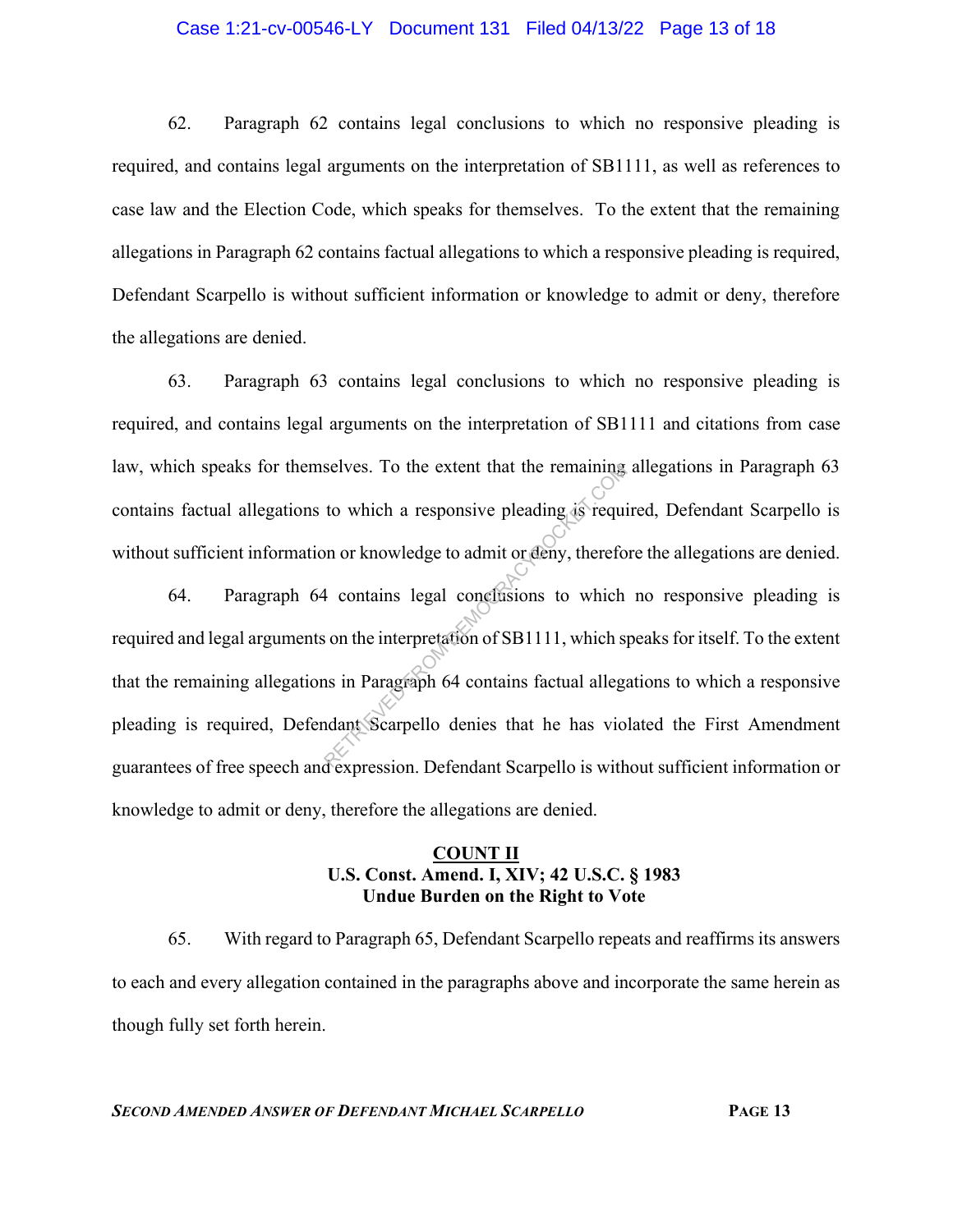### Case 1:21-cv-00546-LY Document 131 Filed 04/13/22 Page 14 of 18

66. Paragraph 66 cites to the First and Fourteenth Amendments to the U.S. Constitution, which speak for themselves.

67. Paragraph 65 cites case law, which speak for itself.

68. Paragraph 66 cites case law, which speak for itself.

69. Paragraph 69 contains legal conclusions to which no responsive pleading is required and legal arguments on the interpretation of SB1111, which speaks for itself. To the extent that the remaining allegations in Paragraph 69 contains factual allegations to which a responsive pleading is required, Defendant Scarpello is without sufficient information or knowledge to admit or deny, therefore the allegations are denied.

70. Paragraph 70 contains legal conclusions to which no responsive pleading is required and legal arguments on the interpretation of SB1011, which speaks for itself. To the extent that the remaining allegations in Paragraph 70 contains factual allegations to which a responsive pleading is required, Defendant Scarpello is without sufficient information or knowledge to admit or deny, therefore the allegations are denied. RETRIEVED FROM DEMOCRACYDOCKET.COM

71. Paragraph 71 contains legal conclusions to which no responsive pleading is required and legal arguments on the interpretation of SB1111, which speaks for itself. To the extent that the remaining allegations in Paragraph 71 contains factual allegations to which a responsive pleading is required, Defendant Scarpello is without sufficient information or knowledge to admit or deny, therefore the allegations are denied.

72. Paragraph 72 cites to case law, which speaks for itself, and contains legal argument interpreting that case law, to which no response is required. To the extent that the remaining allegations in Paragraph 72 contains factual allegations to which a responsive pleading is required,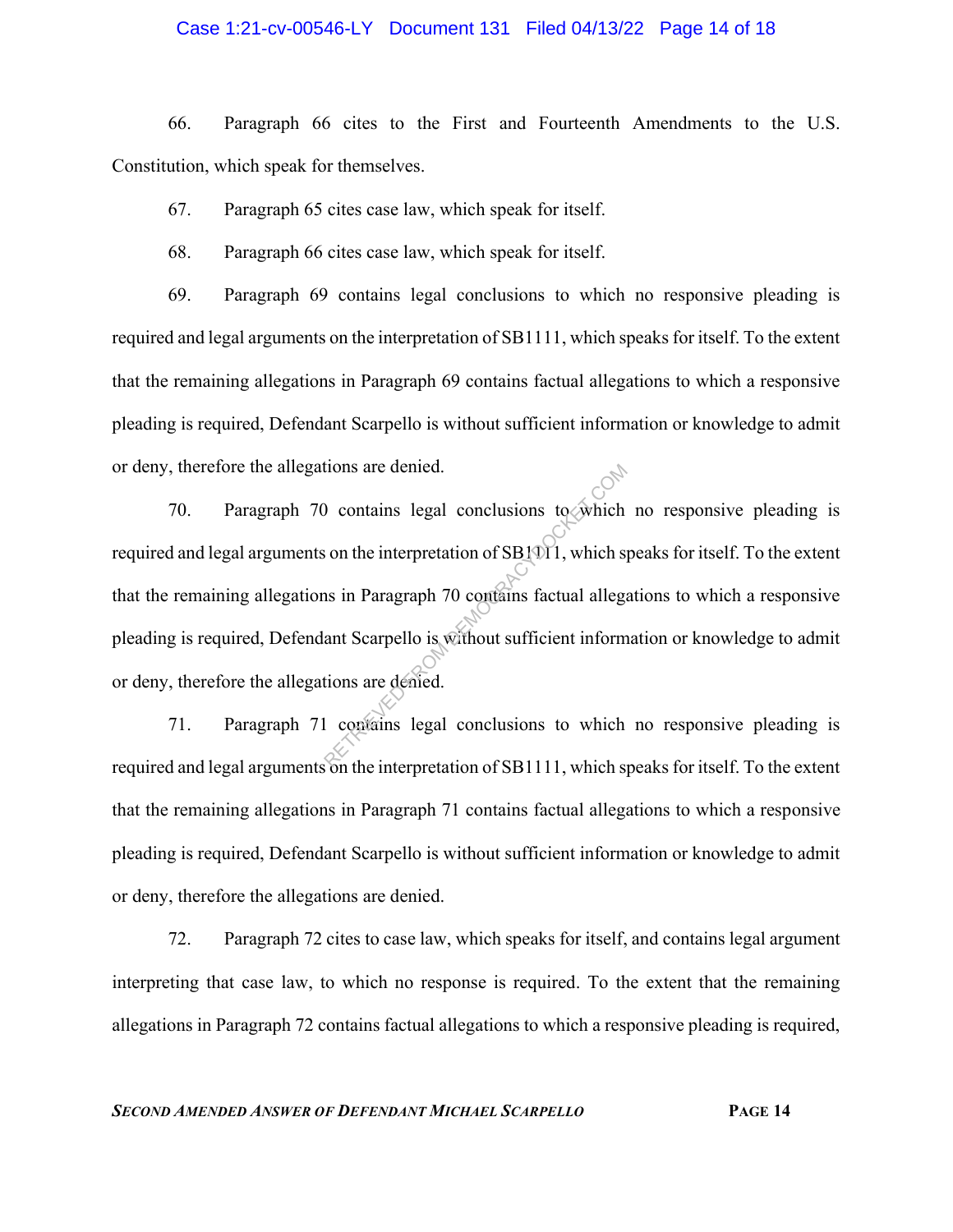### Case 1:21-cv-00546-LY Document 131 Filed 04/13/22 Page 15 of 18

Defendant Scarpello is without sufficient information or knowledge to admit or deny, therefore the allegations are denied.

73. Paragraph 73 contains legal conclusions to which no responsive pleading is required and legal arguments on the interpretation of SB1111, which speaks for itself. To the extent that the remaining allegations in Paragraph 73 contains factual allegations to which a responsive pleading is required, Defendant Scarpello is without sufficient information or knowledge to admit or deny, therefore the allegations are denied.

# **COUNT III U.S. Const. Amend. XXVI; 42 U.S.C. § 1983 Denial or Abridgement of the Right to Vote on Account of Age Against All Defendants**

74. With regard to Paragraph 74, Defendant Scarpello repeats and reaffirms its answers to each and every allegation contained in the paragraphs above and incorporate the same herein as though fully set forth herein. Bridgement of the Right to Vote on Accord Against All Defendants<br>
o Paragraph 74, Defendant Scarpello repe<br>
contained in the paragraphs above and in<br>
Since to case law and Constitutional paragraphs to case law and Constitu

75. Paragraph 75 cites to case law and Constitutional provisions, which speak for themselves.

76. Paragraph 76 cites to case law and Constitutional provisions, which speak for themselves.

77. Paragraph 77 cites to case law and Constitutional provisions, which speak for themselves.

78. Paragraph 78 contains legal conclusions to which no responsive pleading is required and legal arguments on the interpretation of SB1111, which speaks for itself. To the extent that the remaining allegations in Paragraph 78 contains factual allegations to which a responsive pleading is required, Defendant Scarpello denies that he has violated the Twenty-Sixth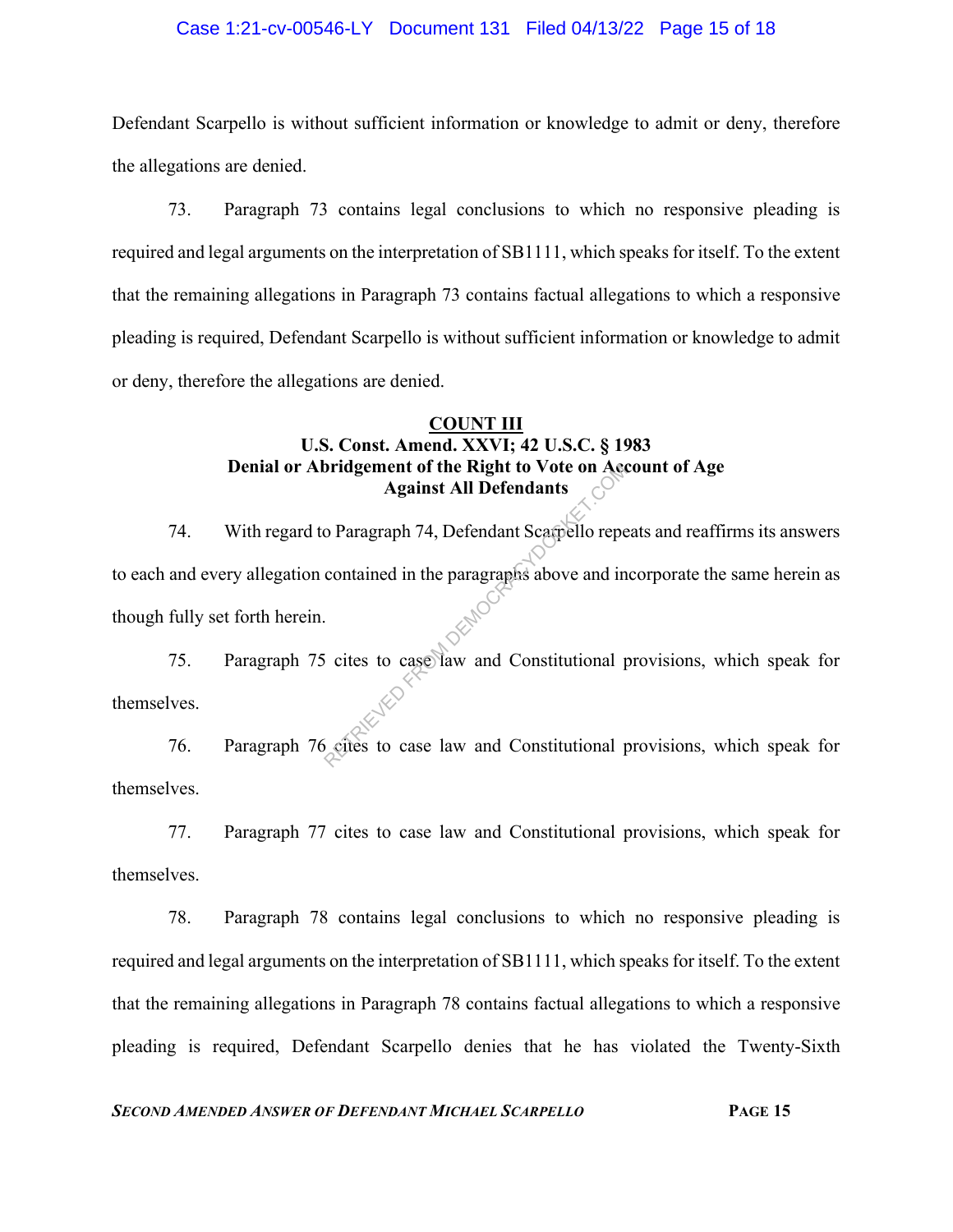### Case 1:21-cv-00546-LY Document 131 Filed 04/13/22 Page 16 of 18

Amendment. Defendant Scarpello is without sufficient information or knowledge to admit or deny, therefore the allegations are denied.

79. Defendant Scarpello denies the allegations, if any, contained in the Prayer section of the Complaint and denies that Plaintiff is entitled to the relief requested, including declaratory or injunctive relief relative to Defendant Scarpello, and denies that Plaintiff may recover any costs, disbursements, and reasonable attorney's fees from Defendant Scarpello.

### **DEFENSES AND AFFIRMATIVE DEFENSES**

80. By pleading the following Defenses or Affirmative Defenses, Defendant does not concede that each of the matters covered by the numbered defenses is to be proven by Defendant, and Defendant reserves its position that Plaintiffs retain the burden of proof on all matters necessary to prove the claims asserted in the Complaint and to establish their alleged damages. The state of the fourth-<br>
position that Plaintiffs retain the burd<br>
s asserted in the Complaint and to establish<br>
FIRST DEEENSE<br>
nt, in whole or in part, fails to state a cla<br>
rpello.<br>
SECOND DEFENSE

# **FIRST DEFENSE**

81. The Complaint, in whole or in part, fails to state a claim upon which relief can be granted as to Defendant Scarpello.

# **SECOND DEFENSE**

82. Defendant Scarpello at all times acted in accordance with the United States Constitution and the laws of the State of Texas and in good faith.

### **THIRD DEFENSE**

83. Plaintiffs Section 1983 claims are barred to the extent that Defendant Scarpello is not a policymaker as to SB111. Defendant Scarpello is not empowered or authorized to change Texas law passed by the Legislature and signed by the Governor. Defendant Scarpello also is not afforded discretion in enforcement of the requirements under SB111.

# **FOURTH DEFENSE**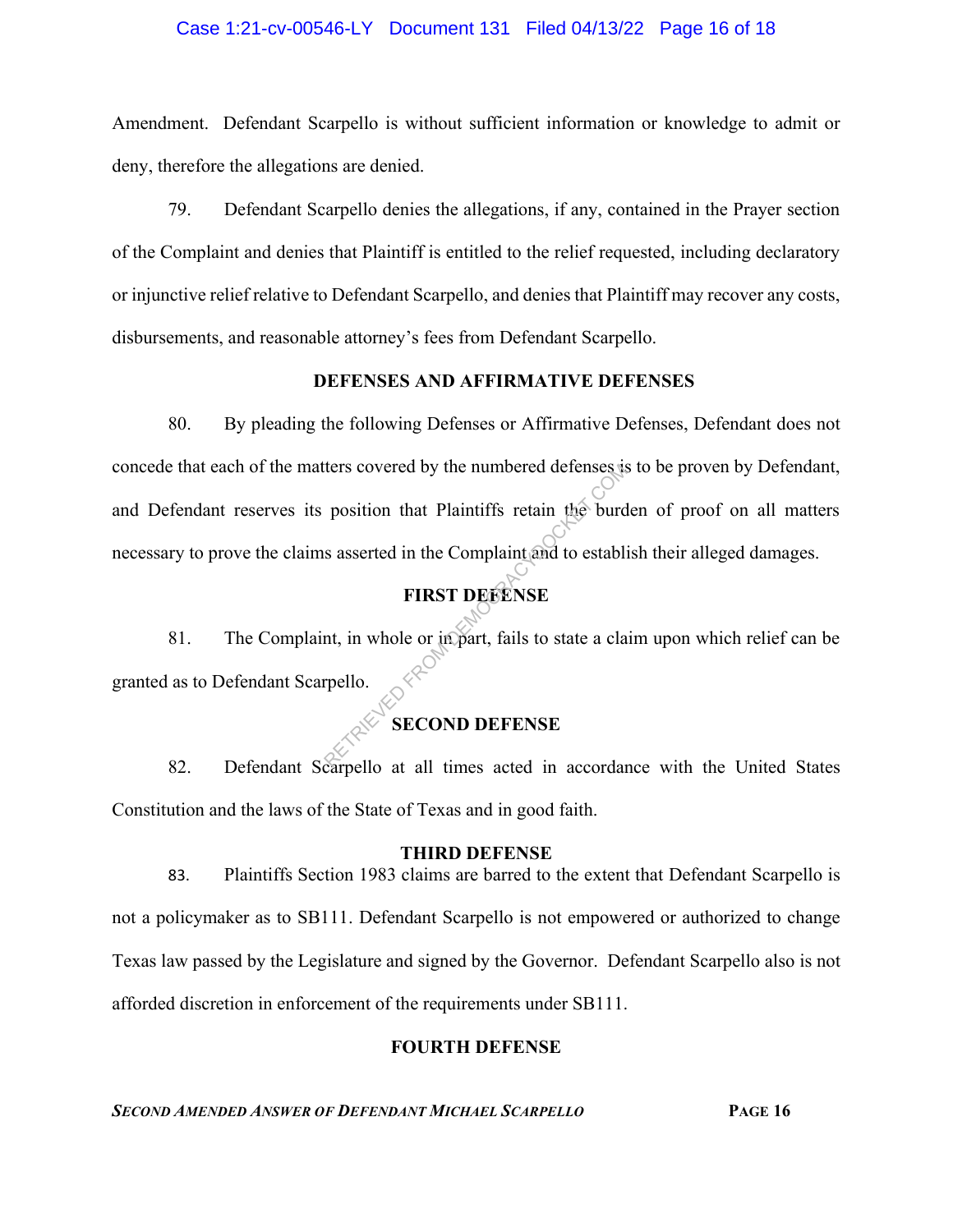84. Plaintiffs' claims are barred in whole or in part by sovereign immunity, including 11th amendment immunity to the extent that Defendant Scarpello is enforcing/applying state law, SB1111.

## **FIFTH DEFENSE**

85. Plaintiffs' claims against Defendant Scarpello are barred to the extent that he has no power to redress Plaintiffs' injuries.

### **SIXTH DEFENSE**

28. To the extent that Plaintiffs have not sustained any injury or damage as a result of any actions taken by Defendant Scarpello, they should be barred from recovering against him.

29. Defendants reserve the right to raise additional defenses and affirmative defenses to the claims alleged against them as the development of the factual circumstances in this case may warrant. ant Scarpello, they should be barred from<br>eserve the right to raise additional defensions<br>them as the development of the factual circularity<br> $\begin{bmatrix}\n\cdot & \cdot & \cdot \\
\cdot & \cdot & \cdot \\
\cdot & \cdot & \cdot \\
\cdot & \cdot & \cdot \\
\cdot & \cdot & \cdot \\
\cdot & \cdot & \cdot \\
\cdot & \cdot & \cdot \\
\cdot & \cdot & \cdot \\
\$ 

# **JURY DEMAND**

30. Defendant Scarpello hereby demands a trial by jury on all triable issues. Fed. R. Civ. P. 38(b); Fed. R. Civ. P.  $81\frac{\sqrt{3}}{\sqrt{3}}$ 

### **PRAYER**

WHEREFORE, PREMISES CONSIDERED, Defendant Scarpello prays that the Court will dismiss this suit with prejudice as to Defendant Scarpello, that Plaintiff take nothing by this action against him, that he recover his costs including a reasonable attorney's fee herein, and any other relief to which he may be justly entitled under the law.